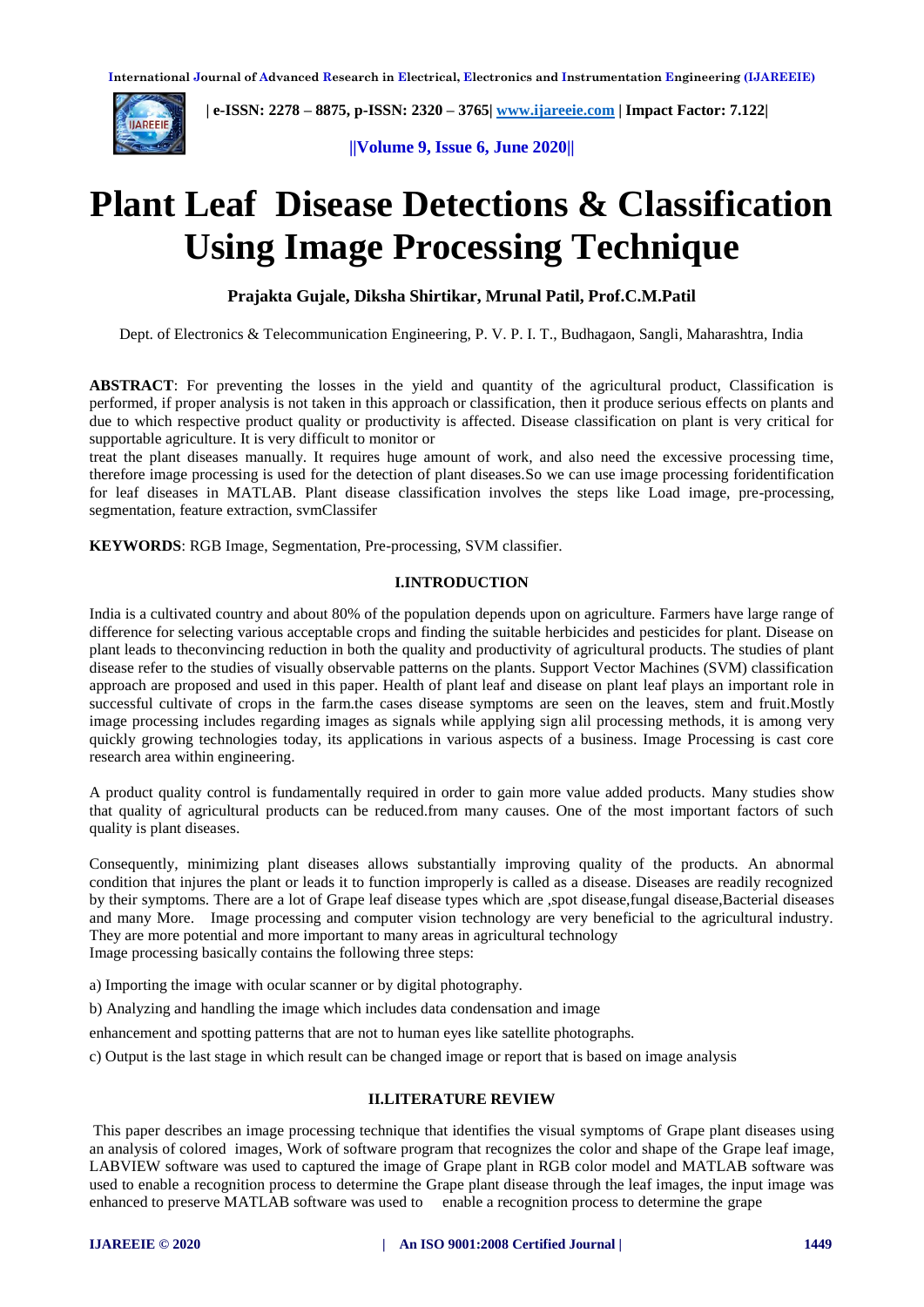

 **| e-ISSN: 2278 – 8875, p-ISSN: 2320 – 3765| [www.ijareeie.com](http://www.ijareeie.com/) | Impact Factor: 7.122|** 

#### **||Volume 9, Issue 6, June 2020||**

plant disease through the leaf images, the input image was enhanced to preserve.

The color model respectively was used to reduce effect of illumination and distinguishbetween Grape and non-Grape leaf color efficiently and the resulting color pixels are clustered to obtain groups of colors in the image is shown belowPlant Disease Classification Using Image Segmentation and SVM Techniques.

The disease was characterized by appearance of small, random and water-soaked spots on fruit. If cracks are passing through the spots then the disease identified would be Bacterial blight.Alternaria Fruit Spot (Alternaria alternata): Small reddish brown circular spots appeared on the fruits, as the disease advances these spots, blend to form larger patches and the fruits start crumbling, the arils get affected which become and become not suited for consumption.

This paper connected to spectroscopic and imaging based, and volatile profiling-based plant disease detection methods, Segmentation of leaf image is important whileextracting the feature from that image, Methods of this spectroscopic and imaging techniques are fluorescence imaging, multispectral or hyper spectral imaging, andinfrared spectroscopy. The fluorescence steady at certain frequencies such as 450, 550,690, and 740 nm and provide difference between the fluorescence at 550 and 690nmwere higher in the diseased portion of the leaves, while it was very low for healthyregions of the leaves. Quadratic discriminant analysis (QDA) used for analysis, QDAclassified healthy and diseased plants with an accuracy of 71% and 96%, respectively.

[4] Image processing and disease detection is general term of this paper and color space, color histogram, grey level cooccurrence matrix (CCM), Gabor filter, Canny and Sobel edge detector are feature extraction techniques of this paper.

#### **III.RELATED WORK**

A. Architecture:



#### B. Algorithm:

Step 1: Load leaf image as RGB format

Step 2: Contrast image gives accuracy of affected image

Step 3: pre-processing

Step 4: segmentation of Otsu is considered as binary image from grey image

Otsu process:

Separate pixels into two clusters

i) Then find the mean of each cluster.

ii) Square the difference between the means.

iii) Multiply the number of pixels in one cluster times the number in the other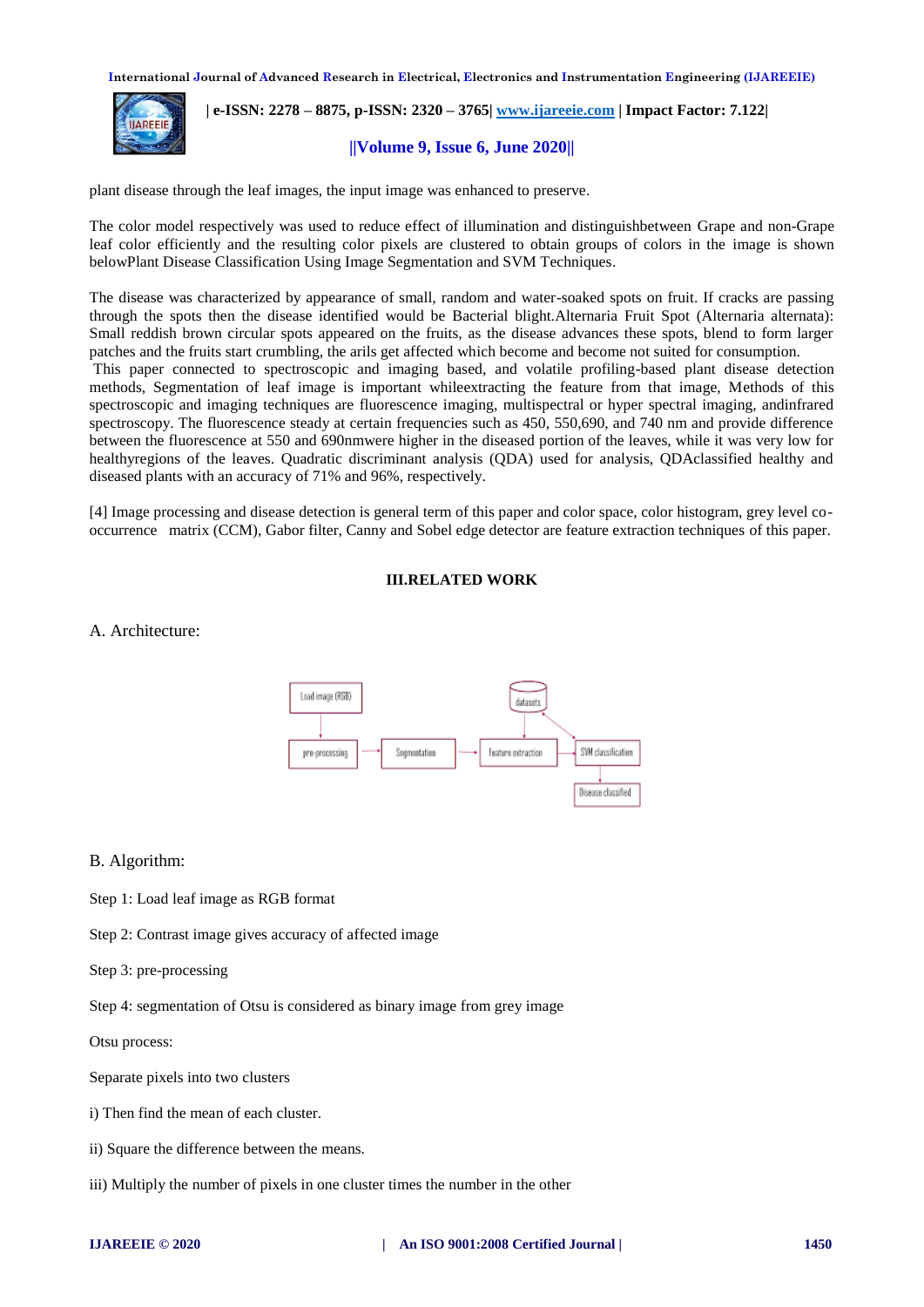

 **| e-ISSN: 2278 – 8875, p-ISSN: 2320 – 3765| [www.ijareeie.com](http://www.ijareeie.com/) | Impact Factor: 7.122|** 

#### **||Volume 9, Issue 6, June 2020||**

Step 5: Feature extraction is identify the disease and morphological method provide better result

Step 6: simplicity is built in method that can provide classified result

The svmtrain function uses an optimization method to identify support vectors si, weights αi, and bias b that are used to classify vectors x according to the following equation

 $c$ =sumiαik (si, x) +b, where k is a kernel function. In the case of a linear kernel, k is the dot product

C. Modules: A) Image Acquisition:

The RGB colour images of Grape Leaf are captured using a Canon PowerShot G2 digital camera, with pixel resolution 768x1024. The digitized images are about 225 KB size each. Those images are cropped into a smaller image with dimension of 109 x 310 pixels. There have collected about 94 data samples. It consists of three types of paddy diseases as shown in Fig. 2.5. Images are stored in BMP format. The prototype uses Matlab image

#### b) Pre-processing:

To remove noise in image or other object removal, pre-processing techniques is considered. Image clipping i.e. cropping of the leaf image to get the interested image region. Image smoothing is done using the smoothing filter. Image enhancement is carried out for increasing the contrast. The RGB images into the grey images using color conversion using equation(x) =  $0.2989*R + 0.5870*G + 0.114*B$ 

Then the histogram equalization which distributes the intensities of the images is applied on the image to enhance the plant disease images. The cumulative distribution function is used to distribute intensity values

#### c) Segmentation:

Segmentation of leaf image is important while processing image from that Segmentation means partitioning of image into various part of same features or having some similarity. The segmentation can be done using various methods like Otsu 'method, k-means clustering.

#### d) Feature extraction:

Feature extraction plays an important role for classification of an image. In many application feature extraction of image is used. Color, texture, morphology, edges etc. are the features which can be used in plant disease classification, texture means how the color is distributed in the image, the roughness, hardness of the image. In this paper considers color, texture and morphology as a feature for disease detection. They have found that morphological result gives better result than the other features. It can use for identify the infected plant leaf of classification plant image

#### E) Method:

There are several steps must be achieve of this system which are grape leaf color segmentations, grape leaf disease segmentation and analysis and classification of the disease.

### A) Grape leaf color segmentation:

The grape leaf color segmentation is pre-processing module which segments out of any irrelevant background information. A self-organizing features map together with a back-propagation neural network is deployed to recognize colors of grape leaf. This information is used to segment grape leaf pixels within the image. The input is enhanced by using anisotropic diffusion technique to preserve information of the affected pixels before extracting grape color from the background.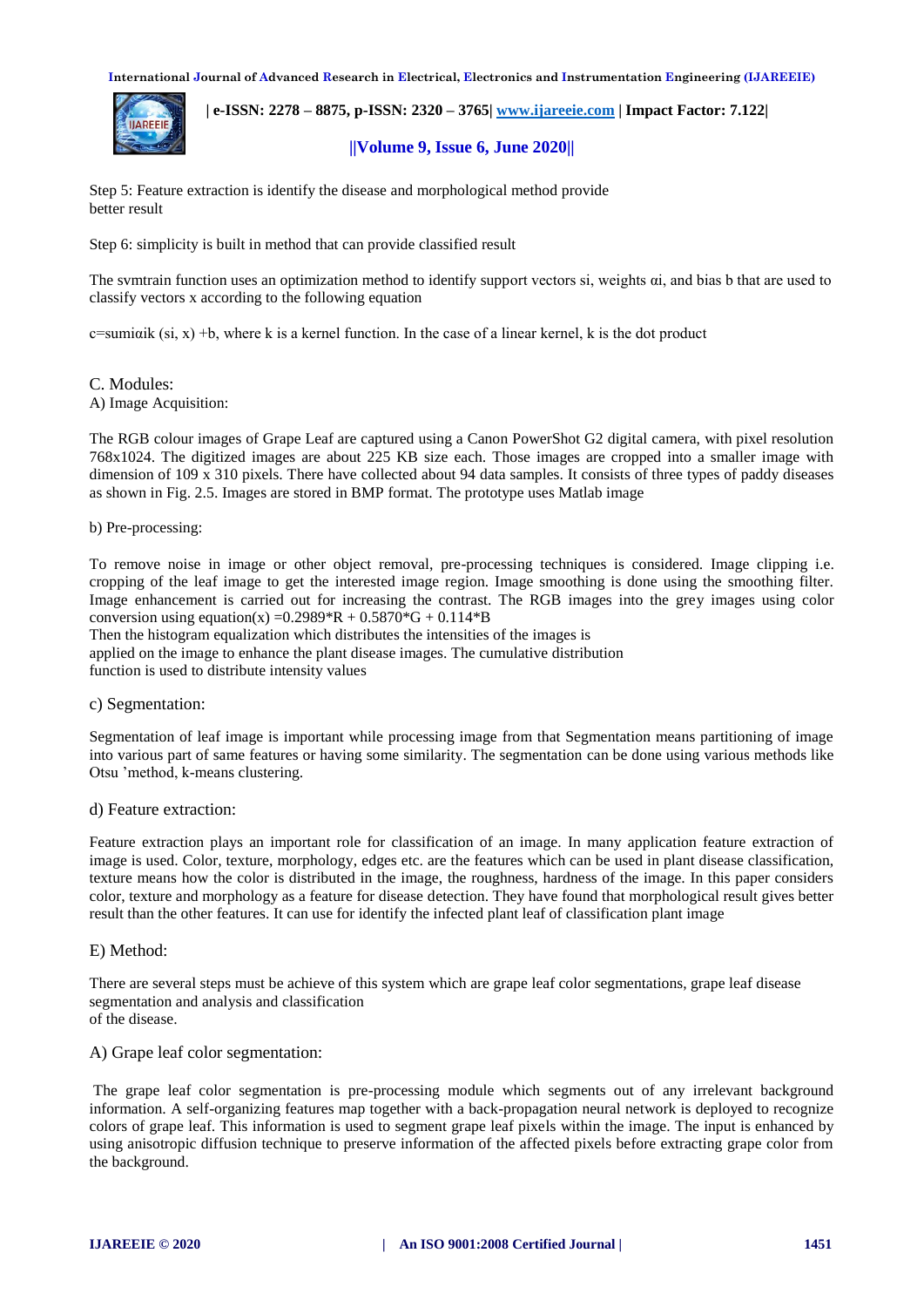

 **| e-ISSN: 2278 – 8875, p-ISSN: 2320 – 3765| [www.ijareeie.com](http://www.ijareeie.com/) | Impact Factor: 7.122|** 

#### **||Volume 9, Issue 6, June 2020||**

B)Grape leaf disease segmentation:

 The grape leaf disease segmentation is performed using modified selforganizing features map with genetic algorithms for optimization and support vector machines for classification. Using modified self-organizing feature map (MSOFM) , the clustering process does not require any training nor predefined number of color groups.

#### C) Analysis and Classification of Disease

 The resulting segmented image is filtered by Gabor wavelet which allows the system to analyze leaf disease color features more efficient. The support vector machines are then again applied to classify types of grape leaf diseases. The image Gcan be able to categorize the image of grape leaf into three classes.



#### **V. EXPERIMENTAL RESULTS**

- A. Performance Evaluation:
- a) User can load jpeg/png/gif image as rgb format
- b) Then system produce segment process image (rgbtogrey then greytobinar process)
- c) Then user select appropriate image segmented part (using k-means cluster algorithm)
- d) Then the classified result should be appeared and simply and easily to detect leaf disease.

B. Parameter attributes: Detect data.mat and Accuracy data.mat files are used for svmclassification.

Plant Disease Classification Using Image Segmentation and SVM Techniques

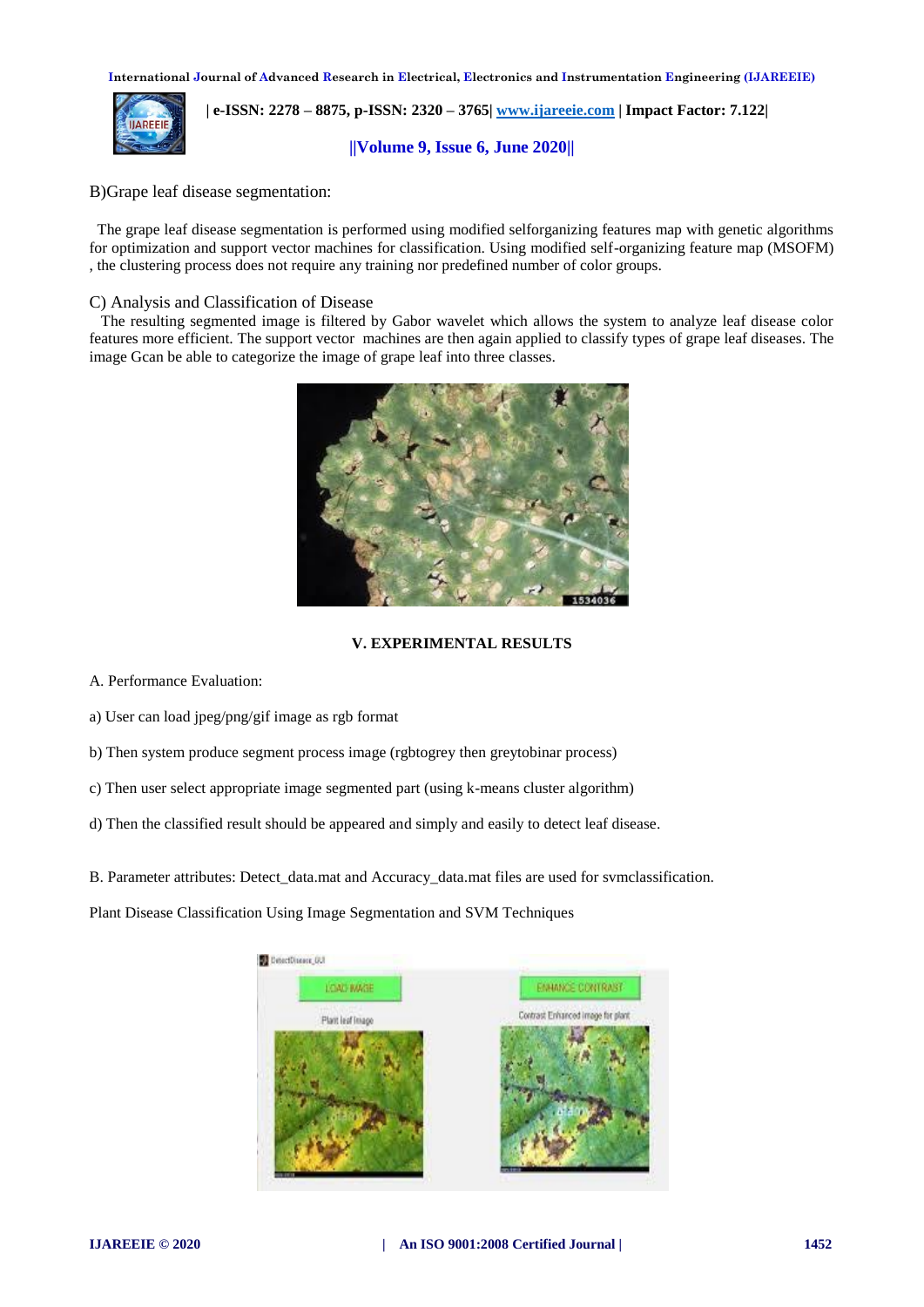**||Volume 9, Issue 6, June 2020||** 



## **| e-ISSN: 2278 – 8875, p-ISSN: 2320 – 3765| [www.ijareeie.com](http://www.ijareeie.com/) | Impact Factor: 7.122|**



i si

| <b>DBS</b> | + Detectioning GLT                             |                   |                      |                 | <b>ROCHE MAN</b> |
|------------|------------------------------------------------|-------------------|----------------------|-----------------|------------------|
|            | LOAD BIAGE<br>ENHANCE CONTRAST<br>SEGMENT MAGE |                   | <b>FEATURES</b>      |                 |                  |
|            | Query Image                                    | Contrast Enhanced | Segmented ROI        | Mean            | 19741.           |
|            |                                                |                   |                      | \$0             | 49.3344          |
|            |                                                |                   |                      | Entropy         | 1,95308          |
|            |                                                |                   |                      | <b>RMS</b>      | 1,62507          |
|            |                                                |                   |                      | Vanance         | 210241           |
|            |                                                |                   |                      | Sincothness     | T.               |
|            |                                                |                   |                      | Kutosis         | 142354           |
|            | <b>KINGHI</b>                                  | <b>STREET</b>     |                      | <b>Skeuness</b> | 28stha           |
|            |                                                |                   |                      | <b>DM</b>       | $^{+6}$          |
|            |                                                |                   | AFFECTED REGION in % | Contrast        | 1,00107          |
|            | <b>CLASSIFICATION RESULT</b>                   |                   |                      | Constation      | 0.74091          |
|            | Anthracnose                                    |                   | 11.9856              | Energy          | 0.644795         |
|            |                                                |                   |                      | Homogeneity     | 0.919102         |

#### **VI. CONCLUSIONS**

The accurate Disease detection and classification of the plant leaf image is very important for the successful cultivation of cropping and this can be done using image processing. This paper discussed various techniques to segment the disease part of the plant. This paper discussed classification techniques to extract the features of infected leaf and the classification of plant diseases throw svmclassifier.

#### **REFERENCES**

1.Kurniawati, N.N. Abdullah, S.N.H.S. Abdullah.S. Investigation on Image Processing Techniques for Diagnosing Paddy Diseases". International Conference of Soft Computing and Pattern Recognition pg 273-277, 2009.

2.Meunkaewjinda, A. Kumsawat, P. Attakitmongcol, K. and Srikaew, A. " Grape Leaf Disease Detection from Color Imagery using Hybrid Intelligent System" Poceeding of ECTI-CON pg 513-516, 2008.